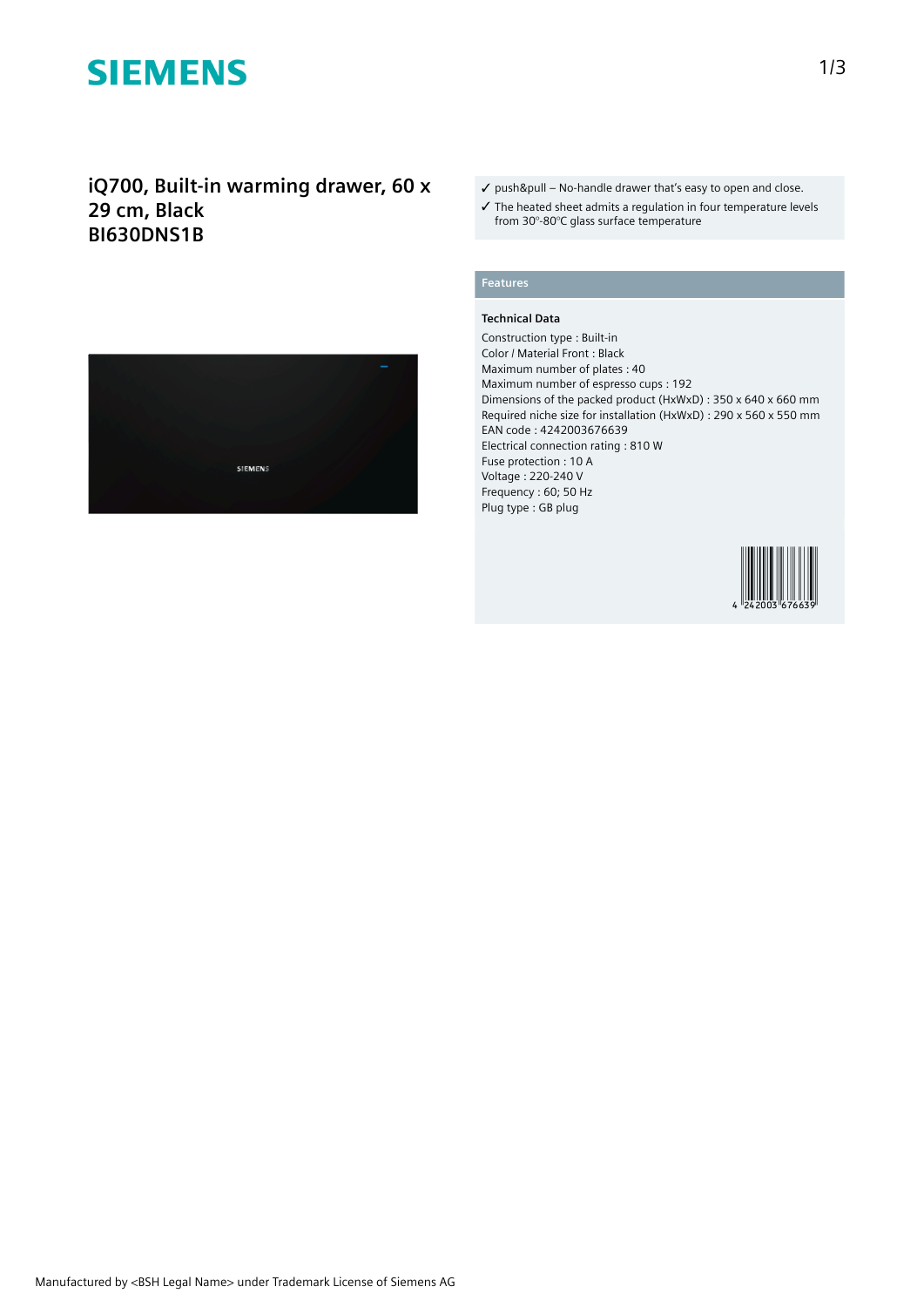# **SIEMENS**

## **iQ700, Built-in warming drawer, 60 x 29 cm, Black BI630DNS1B**

## **Features**

#### **Design**

- Easy to clean toughened glass heating plate
- Stainless steel control dial
- Handleless push-pull opening mechanism
- Can accommodate up to:
- -40plates
- -192 espresso cups
- Temperature control in 4 levels: ca. 30°C 80°C (glass surface temperature)

### **Programmes/functions**

● 5 functions: dough proving thawing of delicate foods keeping drinks and food warm pre-warming of crockery gentle cooking

### **Performance/technical information**

#### **Technical information**

- Cavity volume: 52 l
- Loading up to 25 kg
- Total connected load electric: 0.81 KW
- Power cord length 150 cm Cable length
- Nominal voltage: 220 240 V
- Appliance dimension (hxwxd): 290 mm x 594 mm x 548 mm
- Niche dimension (hxwxd): 290 mm x 560 mm 568 mm x 550 mm
- Please refer to the dimensions provided in the installation manual